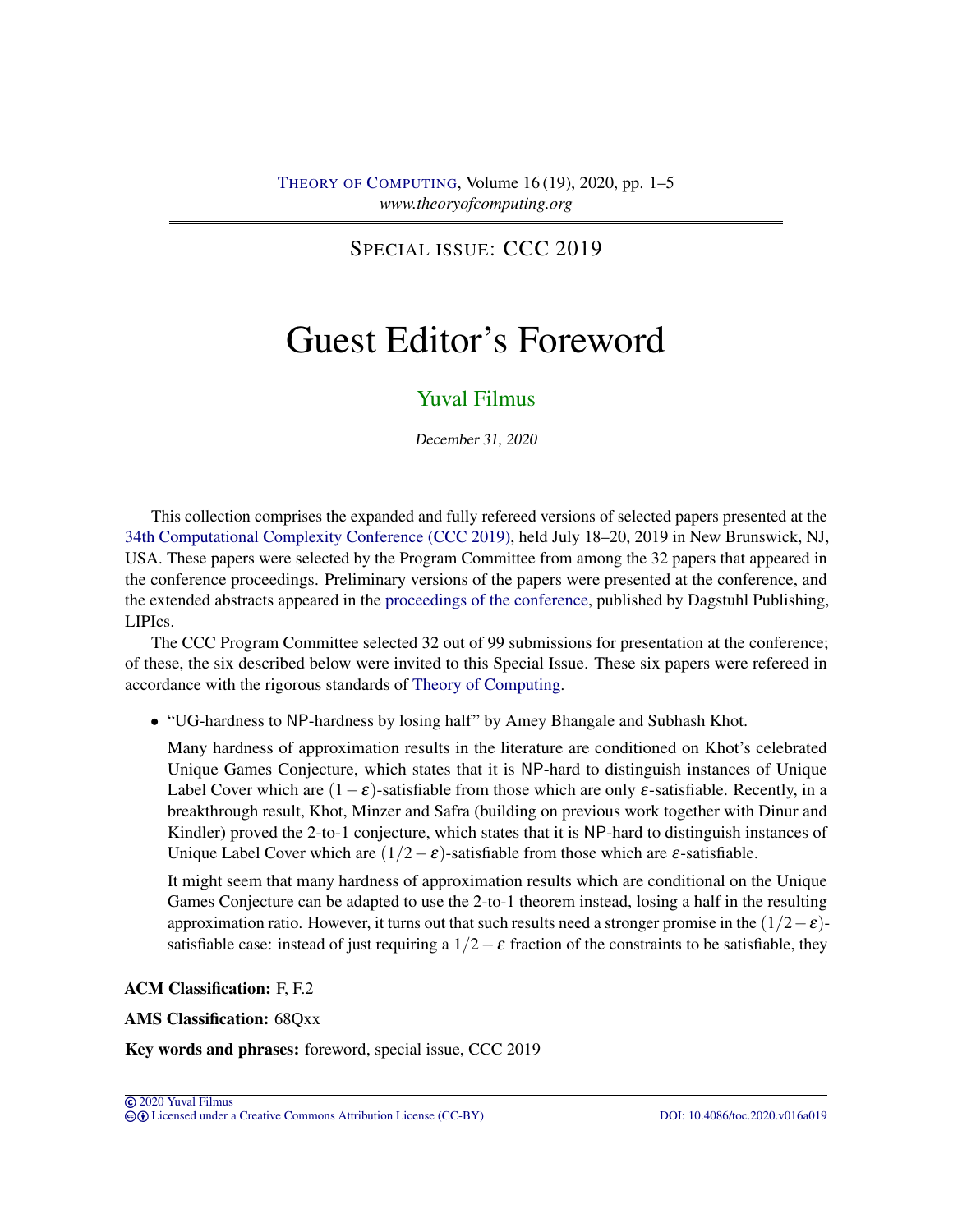#### YUVAL FILMUS

require the existence of a  $1/2 - \varepsilon$  fraction of the vertices (on one of the sides), all of whose adjacent constraints can be simultaneously satisfied. The main result of the paper is this stronger form of the 2-to-1 theorem. As applications, the authors prove the following hardness of approximation results:

- 1. Independent set is  $O(d/\log^2 d)$ -hard to approximate in *d*-regular graphs. This is tight up to constants due to a matching algorithm of Bansal, Gupta, and Guruganesh, and improves the previous known hardness of  $O(d/\log^4 d)$ , due to Chan.
- 2. Maximum acyclic subgraph is 2/3-hard to approximate, improving on the previous known hardness of 14/15, due to Austrin, Manokaran, and Wenner. The Unique Games Conjecture itself implies the optimal hardness of 1/2, as shown by Guruswami, Manokaran, and Raghavendra, matching a trivial algorithm.
- 3. For any predicate *P*, if *P*-CSP has a (*c*,*s*)-SDP integrality gap, then *P*-CSP is (*c*/2,*s*)-hard to approximate. Raghavendra famously showed that the Unique Games Conjecture implies the optimal (*c*,*s*)-hardness.
- "Sherali–Adams strikes back" by Ryan O'Donnell and Tselil Schramm.

How does linear programming compare with semidefinite programming? A case in point is the fundamental problem of Maximum Cut. Goemans and Williamson famously gave an 0.878 approximation algorithm based on semidefinite programming, which is tight assuming the Unique Games Conjecture. In contrast, linear programming relaxations are much weaker: Charikar, Makarychev, and Makarychev showed that the integrality gap of *any* linear programming relaxation of size 2*<sup>n</sup>* δ has an integrality gap of 2−ε on a random ∆-regular graph, for constant ∆.

Should we, then, give up on linear programming? The main result of this paper shows that  $n^{O(c/\log\Delta)}$ rounds of Sherali–Adams (a linear programming hierarchy) can certify, with high probability, that the maximum cut in a random  $\Delta$ -regular graph is at most  $1/2 + 2^{-c}$ . This refutes the common assumption that certifying such bounds requires linear programs of truly exponential size (that is,  $2^{\Omega(n)}$ ). The result is actually stronger — it suffices that all nontrivial eigenvalues of the graph be small enough, a condition that a random  $\Delta$ -regular graph satisfies with high probability.

Using similar techniques, the authors prove analogous results for random CSPs and for Independent Set and Vertex Cover on regular graphs.

• "Limits on the universal method for matrix multiplication" by Josh Alman. This paper received the Best Student Paper award.

"Barriers for fast matrix multiplication from irreversibility" by Matthias Christandl, Peter Vrána, and Jeroen Zuiddam.

We discuss these two papers together, since their main results are essentially identical.

The area of fast matrix multiplication has recently seen a resurgence, with work of Stothers, Vassilevska-Willams, and Le Gall progressively improving the decades-old algorithm of Coppersmith and Winograd, from  $\omega$  < 2.376 to  $\omega$  < 2.373. Can this approach prove that  $\omega$  = 2? Ambainis, Filmus and Le Gall ruled this out, proving a barrier of 2.3725 for this particular approach.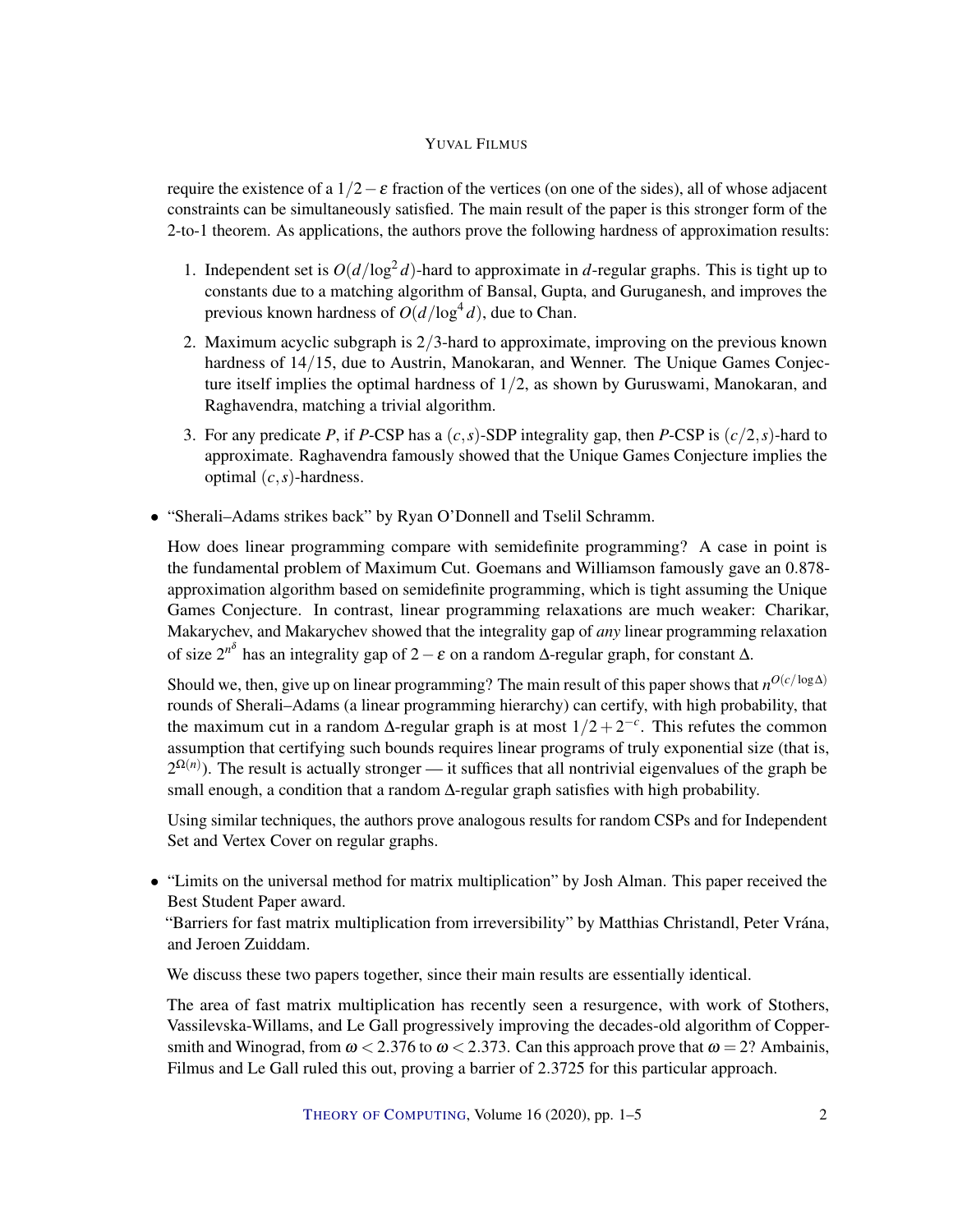#### FOREWORD TO CCC 2019 SPECIAL ISSUE

The algorithm of Coppersmith and Winograd and its recent improvements all rely on an analysis of the so-called Coppersmith–Winograd tensor using Strassen's laser method. The result of Ambainis et al. shows that applying the laser method to this tensor cannot give a bound better than  $\omega$  < 2.3725. Alman and Vassilevska-Williams subsequently showed that even if the laser method is replaced by monomial degeneration (a vast generalization of the laser method), then the Coppersmith–Winograd tensor cannot be used to prove that  $\omega = 2$ .

In the present two papers, similar results are proved for an even more general method, degeneration. In this method, one takes a large tensor power of the starting tensor, and then degenerates it into a matrix multiplication tensor. The papers consider three different classes of tensors:

- 1. Coppersmith–Winograd tensors: these are the tensors used by Coppersmith and Winograd, as well as in all recent work. They are parametrized by an integer *q*.
- 2. Simple (or small) Coppersmith–Winograd tensors: these were used as a "warm-up" in the work of Coppersmith and Winograd, and are also parametrized by an integer *q*.
- 3. Cyclic group tensors, also known as reduced polynomial multiplication tensors: these arise from the group-theoretic approach to fast matrix multiplication, due to Cohn and Umans.

Proving  $\omega = 2$  is ruled out using all of these tensors, except for the simple Coppersmith–Winograd tensor in the case  $q = 2$  (this exception corresponds to an observation of Coppersmith and Winograd).

Alman proves his results using a parameter known as *asymptotic rank*, whereas Christandl et al. bound *asymptotic subrank*, which is a priori tighter. However, Strassen showed that for the tensors considered in the papers, the two parameters coincide, and moreover are given by a third parameter, the *minimum quantum functional*, which is easy to compute, and is used in both papers.

• "Fourier and circulant matrices are not rigid" by Zeev Dvir and Allen Liu.

Matrix rigidity was invented by Valiant as an avenue toward proving superlinear size lower bounds on circuits of logarithmic depth for explicit functions. He showed that if a matrix *A* is  $(n/\log \log n, n^{1+\epsilon})$ -rigid (Valiant-rigid for short), meaning that reducing its rank below  $O(n/\log\log n)$  requires changing  $\Omega(n^{1+\epsilon})$  entries, then *Ax* cannot be computed using a circuit of size  $O(n)$  and depth  $O(log n)$ . Valiant showed that a random matrix is  $(r, (n - r)^2)$ -rigid, and in particular Valiant-rigid, but the best explicit constructions are only  $(r, (n^2/r) \log(n/r))$ -rigid.

It has long been conjectured that certain familiar classes of matrices such as the Walsh–Hadamard matrices are Valiant-rigid. Recently, Alman and Williams surprisingly refuted this conjecture, showing that the Walsh–Hadamard matrices are not Valiant-rigid. The current paper shows that several broad classes of matrices over C are also not Valiant-rigid:

- 1. Discrete Fourier Transform (DFT) matrices over any finite abelian group *G*. When  $G = \mathbb{Z}_2^n$ , this is the Walsh–Hadamard matrix. When *G* is a cyclic group, we get the classical DFT matrix.
- 2. Circulant matrices. These are matrices whose rows consist of all possible rotations of the first row.

THEORY OF C[OMPUTING](http://dx.doi.org/10.4086/toc), Volume 16 (2020), pp. 1–5 3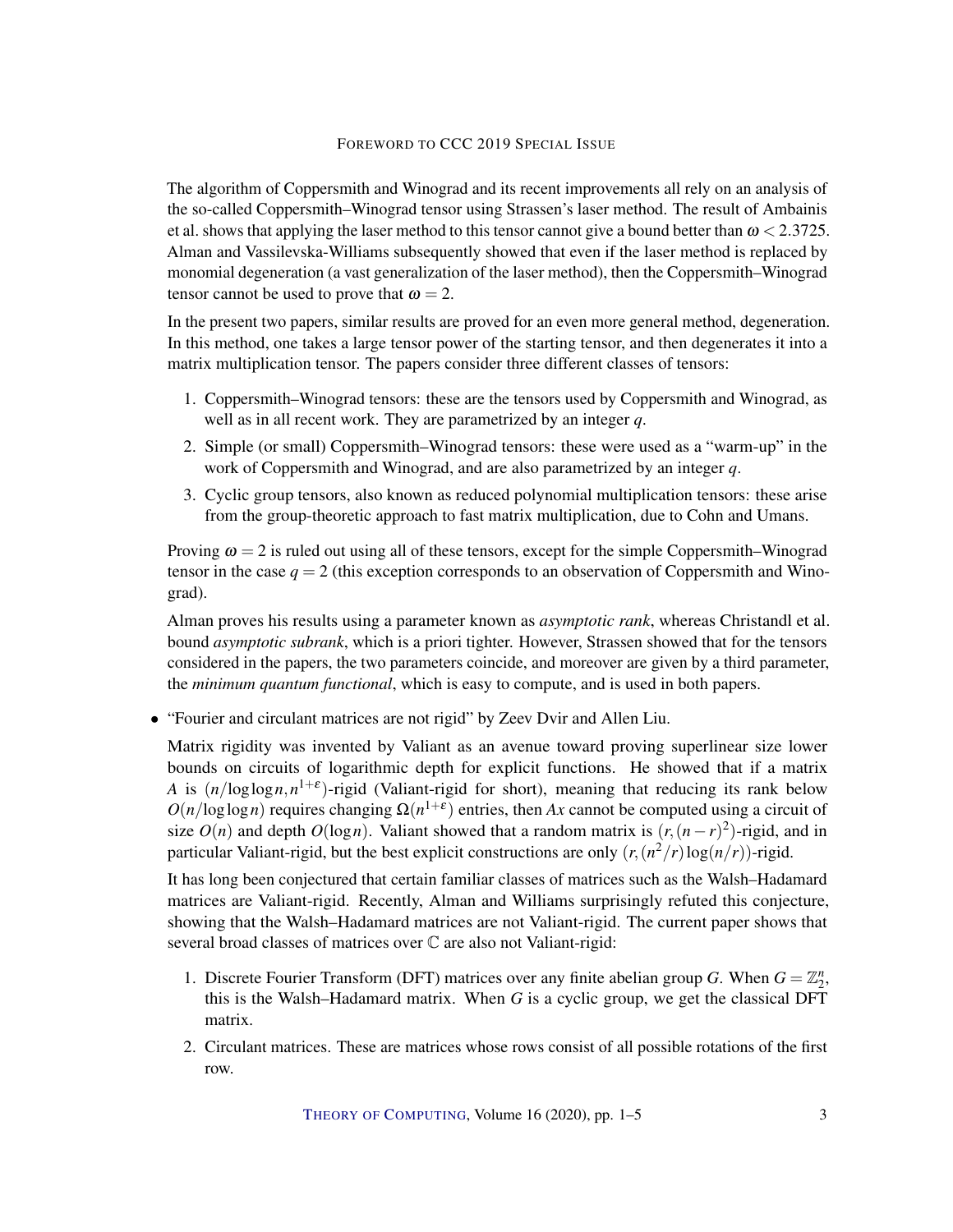#### YUVAL FILMUS

- 3. Toeplitz matrices. These are matrices in which all diagonals are constant.
- 4. *G*-circulant matrices for any finite abelian group *G*. These are  $|G| \times |G|$  matrices in which the  $(x, y)$  entry  $(x, y \in G)$  depends only on  $x - y$ . When G is a cyclic group, we get the classical circulant matrices.

Analogous results are also obtained over finite fields  $\mathbb{F}_q$  under the assumption that  $gcd(|G|, q) = 1$ .

• "Hardness magnification near state-of-the-art lower bounds" by Igor Carboni Oliveira, Ján Pich, and Rahul Santhanam.

Hardness magnification is the phenomenon in which a weak lower bound on a specific problem implies a much stronger lower, often beyond the reach of current techniques. The paper proves several such results:

- 1. If distinguishing Boolean functions whose circuit complexity is at least  $2^{\beta n}$  from those whose circuit complexity is at most  $2^{\beta n}/cn$  is hard for circuits of size  $N^{1+\epsilon}$  (where  $N = 2^n$  is the input size), then NP does not have polynomial-size circuits.
- 2. If distinguishing Boolean functions whose Kt complexity (a kind of Kolmogorov complexity taking into account the running time) is at least  $2^{\beta n} + cn$  from those whose Kt complexity is at most 2 β*n* is hard for de Morgan formulas of size *N* <sup>2</sup>+<sup>ε</sup> or for *U*2-formulas (also allowing XOR) of size  $N^{3+\epsilon}$ , then EXP does not have polynomial-size formulas.

Many other such results concerning Kt complexity are proved in the paper. The results on Kt complexity follow from techniques in a previous paper of the authors, while the result on circuit complexity is the main technical contribution.

These hardness magnification results are complemented by several lower bounds of a similar form but involving different parameters:

- 1. Neither de Morgan formulas of size  $N^{2-\epsilon}$  nor  $U_2$ -formulas of size  $N^{3-\epsilon}$  can distinguish functions whose Kt complexity is at least  $2^{n-1}$  from those whose Kt complexity is at most  $2^{(1-\delta)n}$ .
- 2.  $U_2$ -formulas of size  $N^{2-\epsilon}$  cannot distinguish functions whose Kt complexity is at least  $2^{(\varepsilon/2)n-2}$  from those whose Kt complexity is at most *Cn*<sup>2</sup>.
- 3. Such formulas also cannot distinguish functions whose circuit complexity is at least  $2^{(\varepsilon/2-o(1))n}$ from those whose circuit complexity is at most  $n^{1+\delta}$ .

I would like to thank the authors for their contributions, the CCC program committee for their initial reviews, Amir Shpilka for his fantastic work as chair of the program committee, László Babai for his advice on matters related to *Theory of Computing,* and the anonymous referees for their hard work. It was a pleasure to edit this [Special Issue for Theory of Computing.](http://theoryofcomputing.org/articles/v016a019)